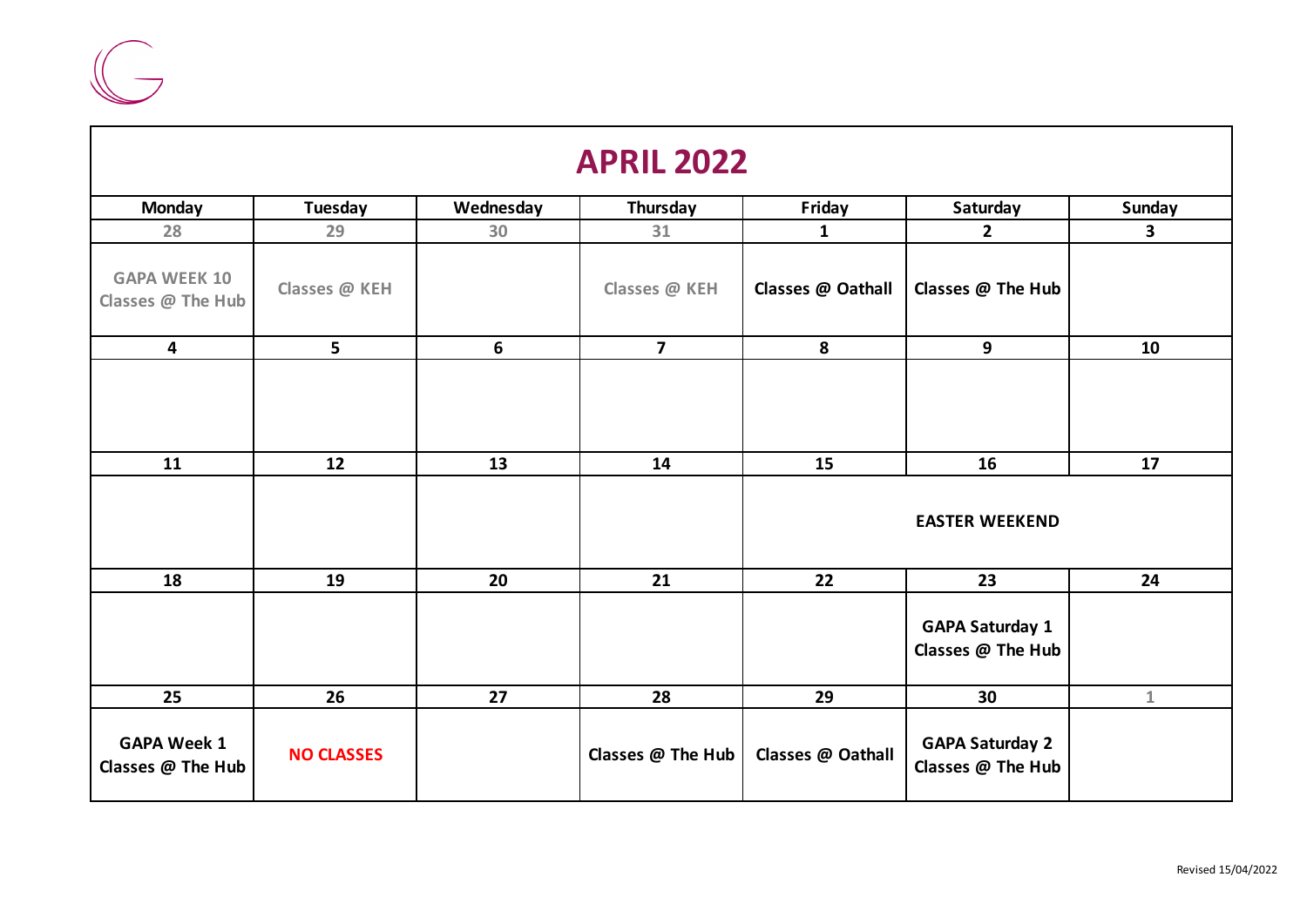

|                                         |                   |                  | <b>MAY 2022</b>   |                   |                                             |                  |
|-----------------------------------------|-------------------|------------------|-------------------|-------------------|---------------------------------------------|------------------|
| <b>Monday</b>                           | Tuesday           | Wednesday        | Thursday          | Friday            | Saturday                                    | Sunday           |
| $\overline{2}$                          | 3 <sup>1</sup>    | 4                | 5                 | 6                 | $\overline{7}$                              | 8                |
| <b>NO CLASSES</b>                       | Classes @ The Hub |                  | Classes @ KEH     | Classes @ Oathall | <b>GAPA Saturday 3</b><br>Classes @ The Hub |                  |
| 9                                       | 10                | 11               | 12                | 13                | 14                                          | 15               |
| <b>GAPA Week 3</b><br>Classes @ The Hub | Classes @ KEH     |                  | <b>NO CLASSES</b> | Classes @ Oathall | <b>GAPA Saturday 4</b><br>Classes @ The Hub |                  |
| 16                                      | 17                | 18               | 19                | 20                | 21                                          | 22               |
| <b>GAPA Week 4</b><br>Classes @ The Hub | Classes @ KEH     |                  | <b>NO CLASSES</b> | Classes @ Oathall | <b>GAPA Saturday 5</b><br>Classes @ The Hub |                  |
| 23                                      | 24                | 25               | 26                | 27                | 28                                          | 29               |
| <b>GAPA Week 5</b><br>Classes @ The Hub | Classes @ KEH     |                  | Classes @ KEH     | Classes @ Oathall | <b>GAPA Saturday 6</b><br>Classes @ The Hub |                  |
| 30                                      | 31                | $\mathbf{1}$     | $2^{\circ}$       | 3 <sup>1</sup>    | 4                                           | 5                |
| <b>HALF TERM</b>                        | <b>HALF TERM</b>  | <b>HALF TERM</b> | <b>HALF TERM</b>  | <b>HALF TERM</b>  | <b>HALF TERM</b>                            | <b>HALF TERM</b> |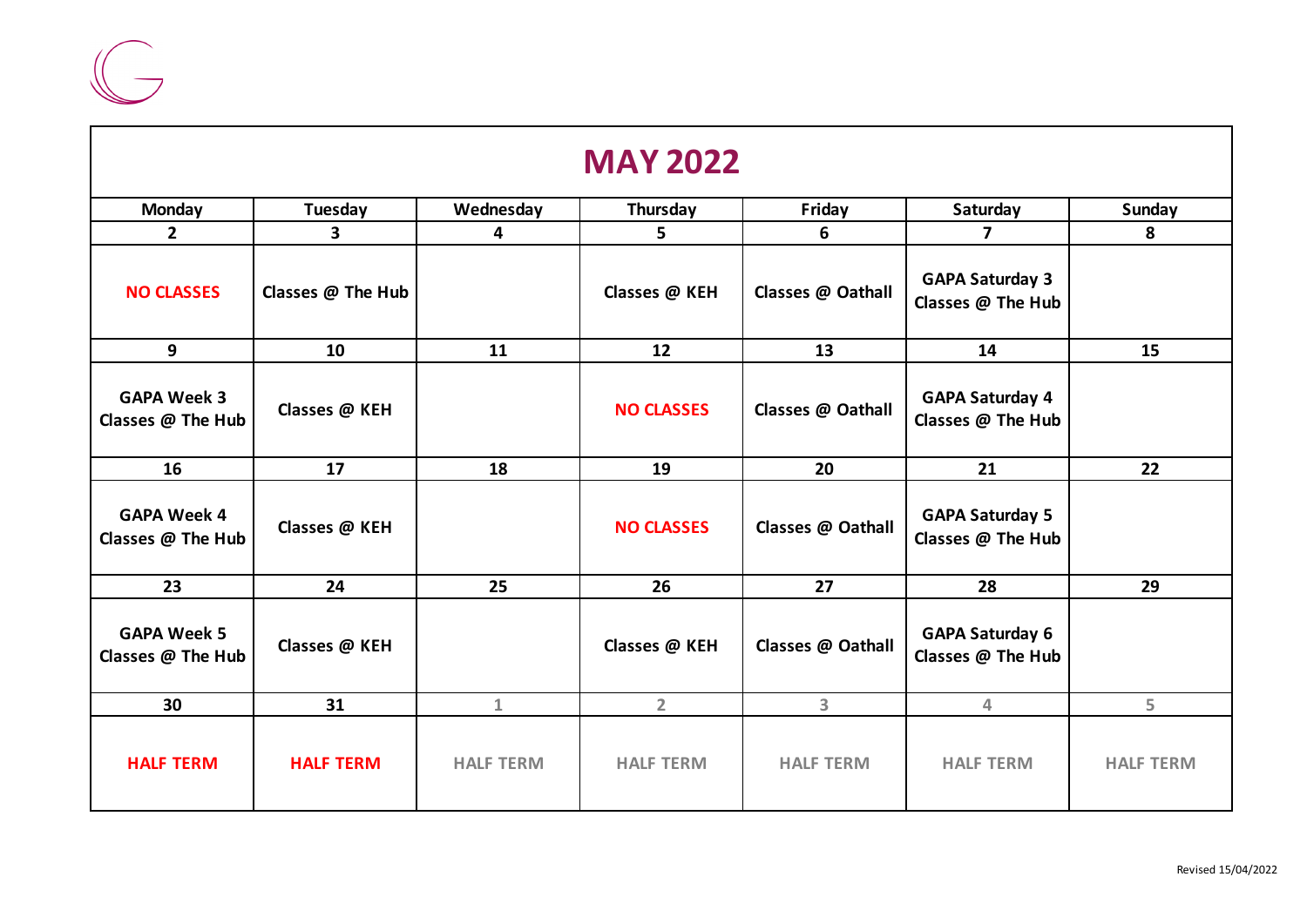

| <b>JUNE 2022</b>                        |                   |                  |                   |                   |                                             |                               |  |
|-----------------------------------------|-------------------|------------------|-------------------|-------------------|---------------------------------------------|-------------------------------|--|
| <b>Monday</b>                           | Tuesday           | Wednesday        | Thursday          | Friday            | Saturday                                    | <b>Sunday</b>                 |  |
| 30 <sup>°</sup>                         | 31                | 1                | $\overline{2}$    | 3                 | 4                                           | 5.                            |  |
| <b>HALF TERM</b>                        | <b>HALF TERM</b>  | <b>HALF TERM</b> | <b>HALF TERM</b>  | <b>HALF TERM</b>  | <b>HALF TERM</b>                            | <b>HALF TERM</b>              |  |
| 6                                       | $\overline{7}$    | 8                | 9                 | 10                | 11                                          | 12                            |  |
| <b>GAPA Week 6</b><br>Classes @ The Hub | Classes @ The Hub |                  | Classes @ The Hub | Classes @ Oathall | <b>GAPA Saturday 7</b><br>Classes @ The Hub |                               |  |
| 13                                      | 14                | 15               | 16                | 17                | 18                                          | 19                            |  |
| <b>NO CLASSES</b>                       | Classes @ KEH     |                  | Classes @ KEH     | Classes @ Oathall | <b>GAPA Saturday 8</b><br>Classes @ The Hub |                               |  |
| 20                                      | 21                | 22               | 23                | 24                | 25                                          | 26                            |  |
| <b>GAPA Week 8</b><br>Classes @ The Hub | Classes @ KEH     |                  | Classes @ KEH     | Classes @ Oathall | <b>GAPA Saturday 9</b><br>Classes @ The Hub | <b>Dress Reh</b><br>@ The Hub |  |
| 27                                      | 28                | 29               | 30                | $\mathbf{1}$      | $\overline{2}$                              | $\overline{\mathbf{3}}$       |  |
| <b>GAPA Week 9</b><br>Classes @ The Hub | Classes @ KEH     |                  | Classes @ KEH     | Classes @ Oathall | <b>GAPA Show</b><br>@ The Hub               | <b>GAPA Show</b><br>@ The Hub |  |